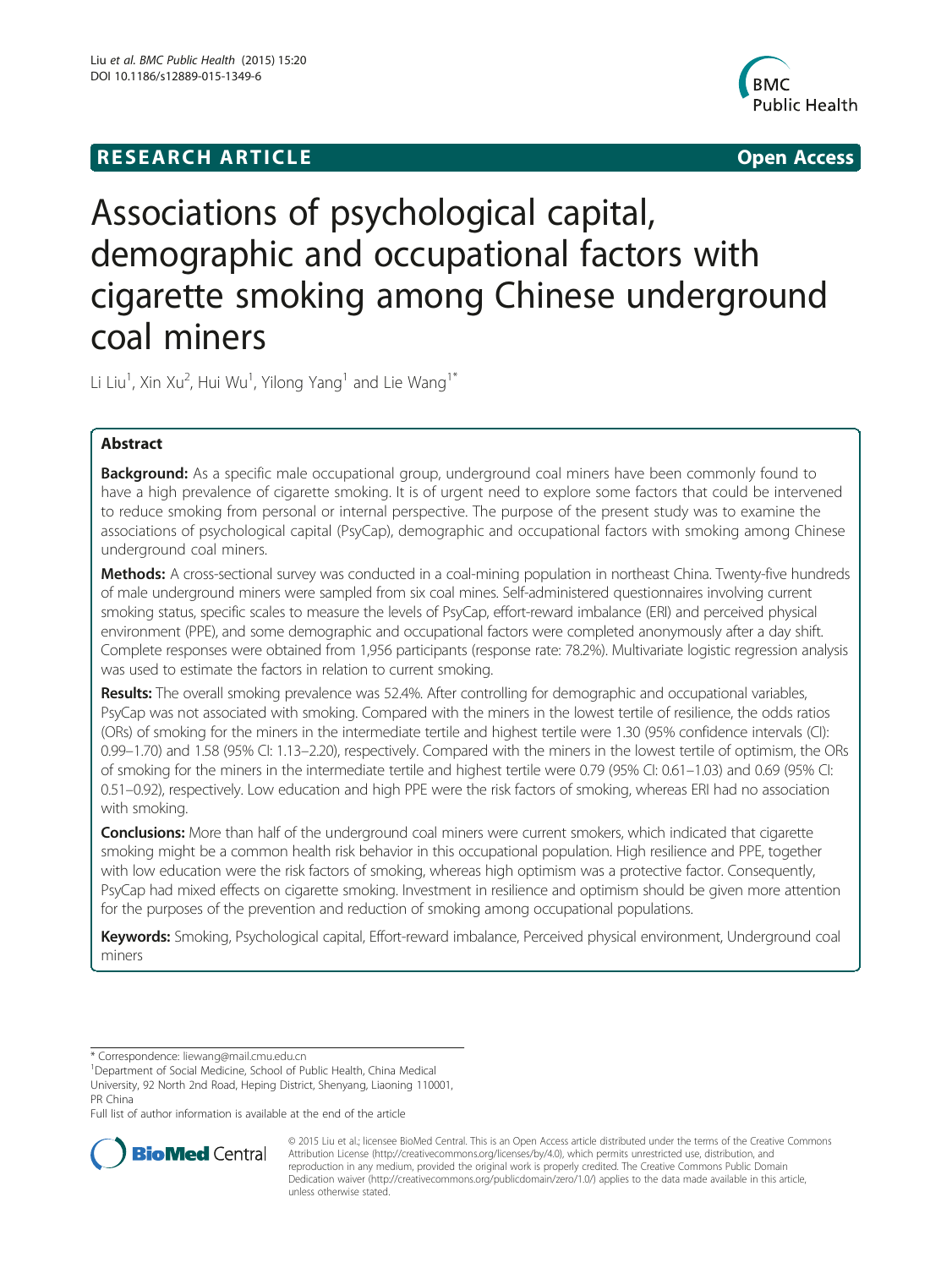## Background

As a preventable cause of disability, death and economic loss, cigarette smoking is one of the most important public health challenges worldwide. In particular, the harm originated from tobacco use will continue to expand in some developing countries, due to population growth and inadequate tobacco control measures [\[1](#page-8-0)]. China is the largest producer of tobacco and has the most tobacco consumers in the world. Currently, there are more than 300 million current smokers in China, and tobacco use has been responsible for about one million deaths annually [\[2](#page-8-0)]. Cigarette smoking has been commonly found to be more prevalent among men (52.9%) than women (2.4%) in China [[3\]](#page-8-0). Furthermore, in males, the highest smoking prevalence has been found among manual workers across occupational groups, such as agricultural workers and machine operators [[3,4\]](#page-8-0). As a male occupational group, underground coal miners have been commonly found to have a high prevalence of smoking behavior, and those who worked at Zonguldak, Karadon and Gelik coal mines in Turkey and worked at two coal mines of Xuzhou Coal Mining Group in China were reported to have 66.3% and 56.3% smoking prevalence, respectively [[5,6\]](#page-8-0). There are strict rules and regulations concerning the safety of workplace in the process of mining production, and the smoking behavior of underground coal miners is absolutely prohibited, but it does not really reduce the prevalence of cigarette smoking in this occupational population. It is possible that smoking behavior has not been effectively controlled after work. In addition to the harm directly linking to cigarette smoking itself, when smoking is combined with other risk factors in underground working environment (such as dust and radon), the risk of various respiratory diseases among underground coal miners could be increased significantly [[6,7](#page-8-0)]. Therefore, it is important for those interested in tobacco control to explore the factors related to cigarette smoking in this occupational population.

Cigarette smoking is a rather complex behavior, both occupationally psychological and social factors play important roles in its pathogenesis among some occupational populations [[8,9\]](#page-8-0). In the workplace, job stress and psychological distress (e.g., anxiety and depression) are likely to increase the smoking behavior of employees, as a behavioral coping style [[10,11\]](#page-8-0). Accompanied with underground coal miners, many kinds of physical agents have coexisted in the underground mining environment, such as noise, vibration, temperature and humidity, which are seriously threatening their safety and health. Moreover, various poor occupationally psychosocial factors are prone to increase the levels of occupational stress and psychological distress of underground miners [\[12,13](#page-8-0)]. Especially in China, coal resource is the main body of national primary energy production and consumption [[14](#page-8-0)].

There are about six million underground coal miners in China, and most of them often have to face various occupational stressors, such as work overload, low social status, workplace discrimination, strict management, irregular life and work-life interference [\[13,15\]](#page-8-0). The above-mentioned risk factors could be considered as sound reasons that are likely to facilitate their cigarette smoking. However, for underground operation, the improvement of external environment would be limited. Therefore, it is needed to look for some factors that could be intervened to reduce smoking behavior from personal or internal perspective.

Psychological capital (PsyCap) is an important psychological resource, and it refers to a positive psychological state that is manifested in the process of individual growth and development. As a higher-order core construct, PsyCap consists of four state-like psychological capacities, including self-efficacy, hope, resilience and optimism [\[16\]](#page-8-0). Self-efficacy is a positive belief in one's work ability to deal with challenging tasks; hope is defined as a positive motivational state directing perseverance towards goals and pathways; resilience refers to one's positive capacity to bounce back from adversity to attain success; optimism refers to an explanatory style regarding self-attribution for positive events [[16\]](#page-8-0). PsyCap has significantly positive effects on an employee's work attitudes and behaviors, such as job engagement, satisfaction and performance [\[17](#page-8-0)]. It is negatively related to the job stress, burnout, depressive and anxious symptoms of employees and can improve their well-being [[18-21](#page-8-0)]. Yet, to the best of our knowledge, the roles of PsyCap and the components of PsyCap on smoking have not been studied among occupational populations. In the studies of smoking-related factors and interventions, the inhibitory effect of self-efficacy on smoking behavior has been widely confirmed [\[22,23](#page-8-0)]. The development and promotion of self-efficacy have become one of the interventions to smoking cessation [\[24\]](#page-8-0). Resilience seems to have mixed effects on cigarette smoking. As one of the components of resilience, social competition could contribute to smoking whereas family cohesion is a protective resource to decrease the likelihood of smoking among adolescents [[25,26](#page-8-0)]. For instance, the proportion of current smokers was higher among the pessimists than among the optimists in young Finnish adults [\[27](#page-8-0)]. These findings suggest that there could be some associations of PsyCap and the components of PsyCap with smoking behavior among occupational populations, although there are some differences in the specific concepts of positive psychological resources across different fields of research.

In light of the above concerns, the purpose of the present study was to assess the prevalence of cigarette smoking and examine the associations of PsyCap and its components with cigarette smoking among Chinese underground coal miners. In addition, demographic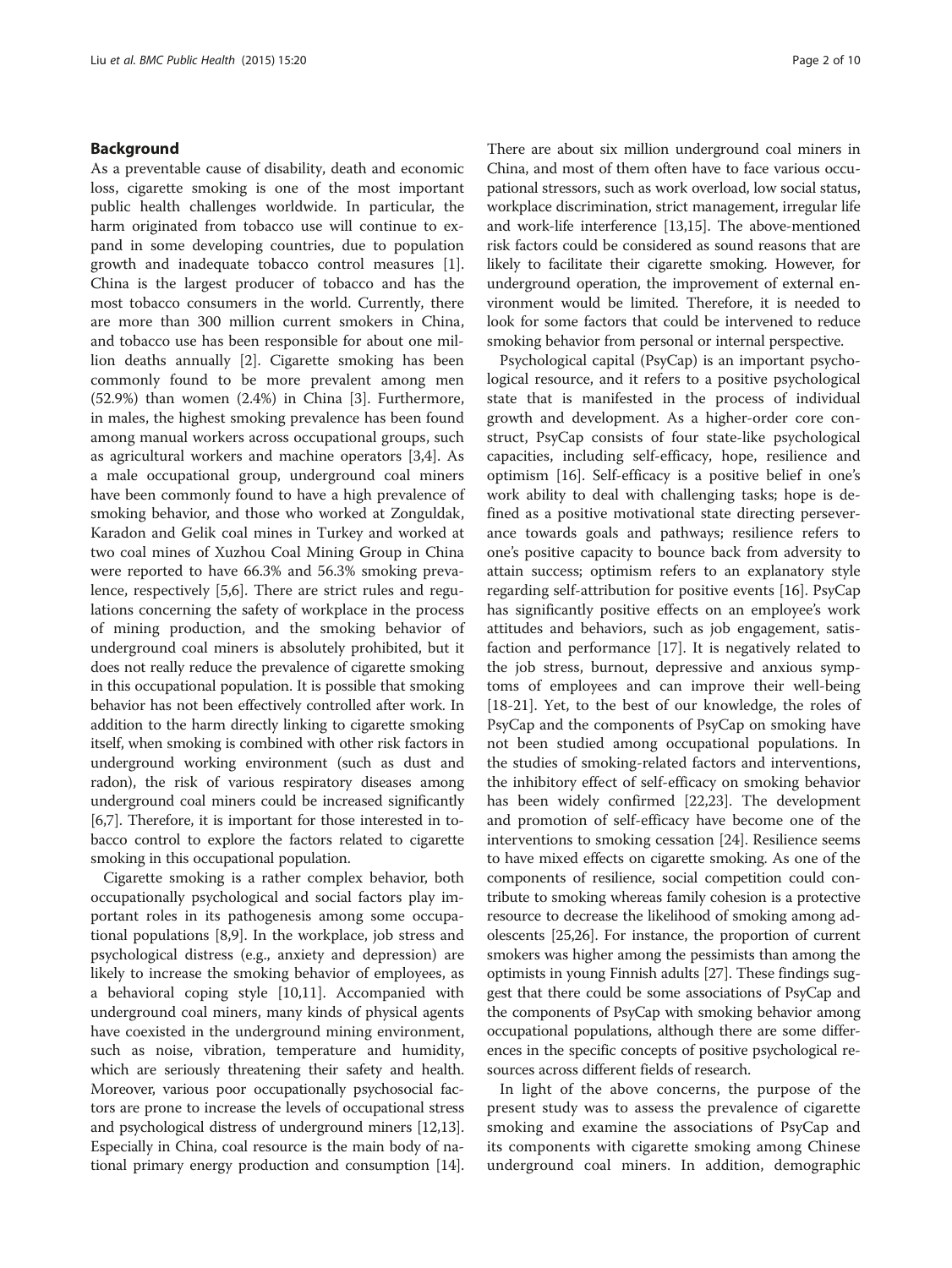characteristics (age, marital status and education), working factors (job rank and occupational category) and occupational stressors including effort-reward imbalance (ERI) and perceived physical environment (PPE) were considered as possible factors of cigarette smoking in this study.

## Methods

## Study design and sample

A cross-sectional survey was conducted in a coal-mining population from six coal mines in northeast China from July through August of 2013. A stratified multistage cluster sampling design was used in this survey. Within each of these coal mines, eight work teams were randomly selected, including two mining work teams, two tunneling work teams, and one work team from electromechanical maintenance, transportation, ventilation and drainage systems, respectively, according to the institutional settings of underground mining in China. Then, four work groups were selected within mining and tunneling work teams and two work groups were selected within the other four work teams, respectively, using a simple random sampling method without replacement. A work group is the most basic unit of coal mining organization and production in China. In general, there are two or three head miners in each work group, the rest of the group members are staff miners. According to the basic work task, the number of miners in each work group varies from less than 10 to 30 or more. In total, twenty-four work groups were selected in each coal mine. Miners who have engaged in underground work for more than one year from each work group became our study subjects. Twenty-five hundreds of male underground miners were cluster sampled in this study. An additional table file shows this in more detail [see Additional file [1\]](#page-8-0). Written informed consents were obtained from all participants after they were informed about the study. A set of self-administered questionnaires were completed on paper anonymously in a meeting room at each coal mine when they returned to the surface after a day shift. During the process of completing questionnaires, there was no interference caused by the investigators. In the final analysis, data with missing information concerning any item within questionnaires were excluded. Complete responses were obtained from 1,956 individuals (response rate: 78.2%). The study was approved by the Committee on Human Experimentation of China Medical University, and the study procedures were in accordance with ethical standards.

## Measures

## Current smoking status

Current smoking status was assessed by the following two questions: (1) have you ever smoked more than 100 cigarettes in your lifetime? (2) had you smoked a cigarette,

even a puff in the past 30 days? Respondents were coded as current smokers if they answered "yes" to both questions; otherwise, they were coded to be current nonsmokers that included nonsmokers (answered "no" to the first question) and former smokers (answered "yes" to question and answered "no" to the second question) in this study.

## PsyCap

The Chinese version of the 24-item Psychological Capital Questionnaire (PCQ) was adopted to measure PsyCap in this study [\[16](#page-8-0)]. The PCQ consists of four subscales (selfefficacy, hope, resilience and optimism), and each subscale has six items. For each item, there are six responses with categories ranging from 1 "strongly disagree" to 6 "strongly agree". Average scores were calculated as the indicators of PsyCap, self-efficacy, hope, resilience and optimism, respectively, and higher scores indicate greater positive psychological states. The Chinese version of PCQ has been widely applied across occupational populations with good reliability and validity in China [\[19,20,28](#page-8-0)]. In this study, Cronbach's alpha of the total scale and self-efficacy, hope, resilience and optimism subscales were 0.94, 0.88, 0.86, 0.86 and 0.80, respectively.

## Demographic and working factors

Age, marital status, education, job rank and occupational category were obtained in this study. Age was divided into three groups:  $\leq$  35, 36–45 and  $\geq$  46 years. Marital status was categorized as single/divorced/widowed/separated and married/cohabiting. Education was categorized as junior high school or under and senior high school/technical secondary school or above. Job rank was categorized as head miner and staff miner. Occupational category was categorized as mining/tunneling and supporting (electromechanical maintenance, transportation, ventilation and drainage).

### Occupational stressors

ERI was measured using two subscales (effort and reward subscales) from the Chinese version of the Effort-Reward Imbalance scale with good reliability and validity among Chinese occupational groups [[28](#page-8-0)[-30](#page-9-0)]. The effort subscale has six items, and the reward subscale has eleven items. Respondents should initially express their attitude towards some specific work situations ("agree" or "disagree"), and then assess the degree of distress in these situations (from "not distressed" to "very distressed"). The ERI was calculated using the predefined formula: ERI = effort/(reward\*0.5454). A higher ERI represents higher level of imbalance. The ERI was divided into tertiles for the analysis with the highest tertile indicating the highest level of occupational stress. In this study, the Cronbach's alpha for the effort and reward subscales were 0.86 and 0.92, respectively.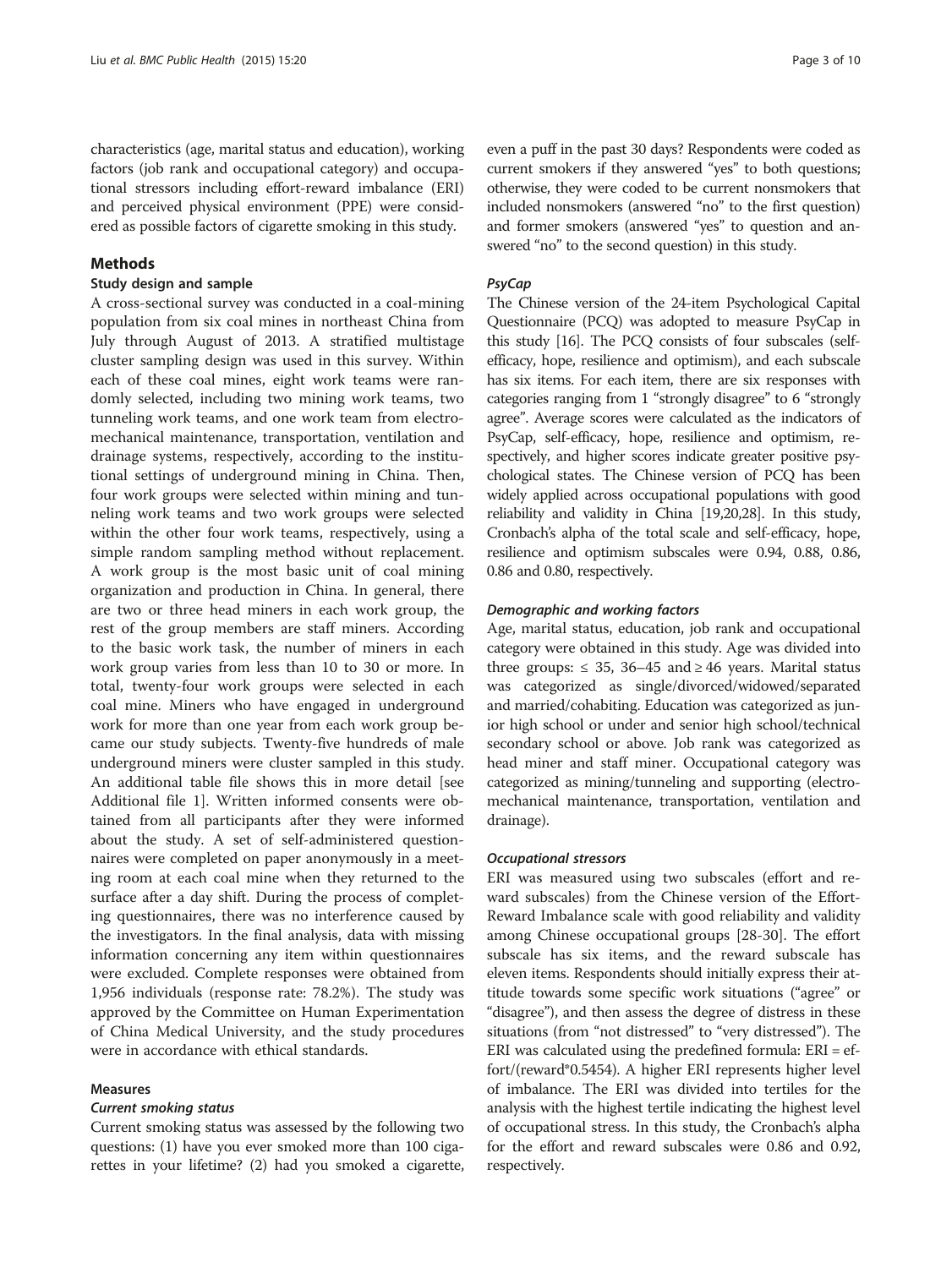PPE was measured using the physical environment subscale derived from the Chinese version of the Occupational Stress Inventory-Revised Edition (OSI-R) [\[31,32](#page-9-0)]. This subscale consists of ten items, and each item has five responses with categories ranging from 1 "never" to 5 "very often". Total score for the physical environment scale was calculated as the indicator of PPE in this study, and higher PPE scores indicate harsher physical environment in workplaces. Also, the PPE score was divided into tertiles for the analysis with the highest tertile indicating the highest level of PPE. Cronbach's alpha of this scale was 0.79.

### Statistical analysis

The distributions of current smoking among subjects were compared using chi-square test. Differences in continuous variables were examined by t-tests or one-way ANOVAs. Multivariate logistic regression analysis was used to estimate the factors in relation to current smoking. Firstly, Kappa test was used to examine the correlations between categorical independent variables. A kappa value of more than 0.50 indicates agreement among categorical variables, and these variables were adjusted in multivariate analysis. In this study, all Kappa values were < 0.50, and there was no agreement. Then, we examined the associations of Psy-Cap and its four components with cigarette smoking (model 1 and model 2, respectively). Next, individual variables that included age, marital status, education, job rank, occupational category, ERI and PPE were added in model 3 and model 4. Odds ratios (ORs) and 95% confidence intervals (95% CI) were calculated using current smoker versus nonsmoker. We used −2 log likelihood (−2LL) to compare the goodness-of-fit of each model. All analyses were conducted using SPSS for Windows, Ver. 13.0. Statistical significance was defined as  $p < 0.05$  (two-tailed).

## Results

## Demographic and occupational factors and current smoking status

The demographic characteristics, occupational factors and the proportion of current smokers among subjects are shown in Table [1](#page-4-0). The overall smoking prevalence was 52.4%, with the prevalence among the miners who were married/cohabiting being higher (54.1%) than among those who were single/divorced/widowed/separated (44.7%). Smoking prevalence was higher among the miners with lower educational level (59.5%) than those with higher educational level (46.4%). There were positive relationships between both age and PPE in relation to smoking prevalence. However, there was no significant difference in smoking prevalence by job rank, occupational category and ERI level.

## PsyCap scores and differences in current smoking status, demographic and occupational factors

PsyCap scores and differences in current smoking status, demographic and occupational factors are presented in Table [2](#page-5-0). There was no significant difference observed in the levels of PsyCap and its components between current smokers and nonsmokers. The miners aged 36–45 years and head miners reported higher PsyCap and the four components of PsyCap than their counterparts. PsyCap, resilience and optimism among married/cohabiting miners were higher than among those in other marital status. Supporting miners reported higher PsyCap, self-efficacy, resilience and optimism than mining/tunneling miners did. Higher levels of ERI were associated with lower PsyCap and its four components. There was no significant difference determined in PsyCap and the four components of PsyCap by education and PPE levels.

## Multivariate logistic regression results predicting current smoking

The results derived from the multivariate logistic regression analyses of factors associated with current cigarette smoking are shown in Table [3.](#page-6-0) Without controlling for demographic and occupational variables, model 1 indicated that PsyCap had no association with smoking prevalence; while resilience had a positive association with current smoking, and optimism decreased the prevalence of current smoking (model 2). After controlling for demographic and occupational variables, PsyCap was still not associated with smoking prevalence in model 3. Smoking prevalence was higher among the miners with lower education level than among those with higher education level (OR: 1.53, 95% CI: 1.23–1.89). Compared with the miners in the first tertile (low) of PPE, the ORs of smoking for the miners in the second tertile (intermediate) and the third tertile (high) of PPE were 1.39 (95% CI: 1.11–1.75) and 1.22 (95% CI: 0.97–1.54), respectively. When PsyCap was replaced with its four components in model 4, compared with the miners in the first tertile (low) of resilience, the ORs of smoking for the miners in the second tertile (intermediate) and the third tertile (high) of resilience were 1.30 (95% CI: 0.99–1.70) and 1.58 (95% CI: 1.13–2.20), respectively. Compared with the miners in the first tertile (low) of optimism, the ORs of smoking for the miners in the second tertile (intermediate) and third tertile (high) of optimism were 0.79 (95% CI: 0.61–1.03) and 0.69 (95% CI: 0.51–0.92), respectively. The associations of demographic and occupational variables with smoking prevalence showed no significant changes in model 4.

## Discussion

In view of production safety, there are strict tobacco control measures in underground coal mining. Perhaps,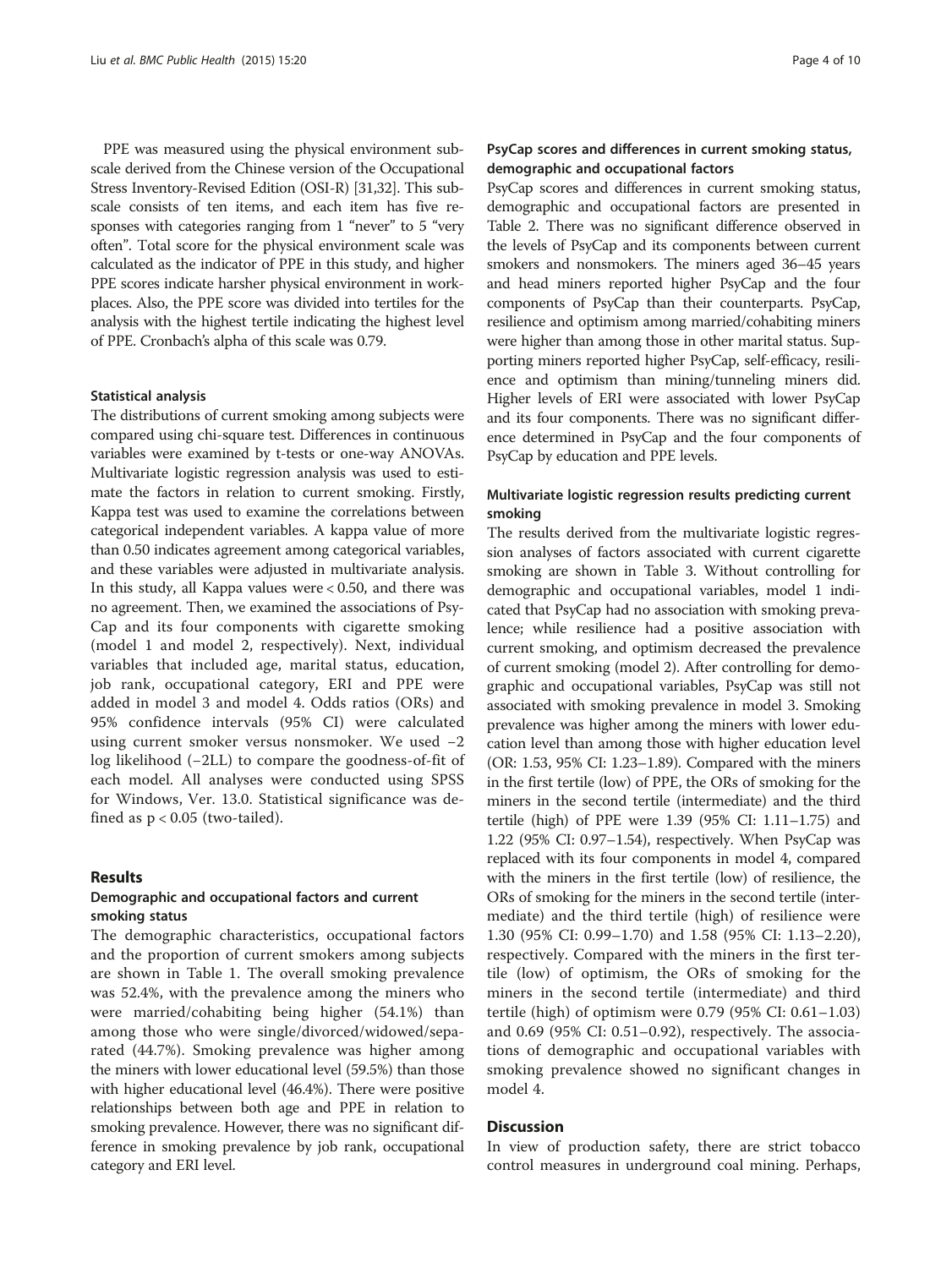<span id="page-4-0"></span>Table 1 Demographic and occupational factors and current smoking status

|                                                        | n(%)        | Current smoker n (%) | Current nonsmoker n (%) | p value |
|--------------------------------------------------------|-------------|----------------------|-------------------------|---------|
| All                                                    | 1956 (100)  | 1025 (52.4)          | 931 (47.6)              |         |
| Age (years)                                            |             |                      |                         | < 0.001 |
| $\leq$ 35                                              | 559 (28.6)  | 241 (43.1)           | 318 (56.9)              |         |
| $36 - 45$                                              | 752 (38.4)  | 417 (55.5)           | 335 (44.5)              |         |
| $\geq 46$                                              | 645 (33.0)  | 367 (56.9)           | 278 (43.1)              |         |
| Marital status                                         |             |                      |                         | 0.001   |
| Single/divorced/widowed/separated                      | 347 (17.7)  | 155 (44.7)           | 192 (55.3)              |         |
| Married/cohabiting                                     | 1609 (82.3) | 870 (54.1)           | 739 (45.9)              |         |
| Education                                              |             |                      |                         | < 0.001 |
| Junior high school or under                            | 897 (45.9)  | 534 (59.5)           | 363 (40.5)              |         |
| Senior high school/technical secondary school or above | 1059 (54.1) | 491 (46.4)           | 568 (53.6)              |         |
| Job rank                                               |             |                      |                         | 0.058   |
| Head miner                                             | 388 (19.8)  | 220 (56.7)           | 168 (43.3)              |         |
| Staff miner                                            | 1568 (80.2) | 805 (51.3)           | 763 (48.7)              |         |
| Occupational category                                  |             |                      |                         | 0.949   |
| Mining/tunneling                                       | 1049 (53.6) | 549 (52.3)           | 500 (47.7)              |         |
| Supporting                                             | 907 (46.4)  | 476 (52.5)           | 431 (47.5)              |         |
| ERI                                                    |             |                      |                         | 0.236   |
| Low                                                    | 652 (33.3)  | 324 (49.7)           | 328 (50.3)              |         |
| Intermediate                                           | 653 (33.4)  | 350 (53.6)           | 303 (46.4)              |         |
| High                                                   | 651 (33.3)  | 351 (53.9)           | 300 (46.1)              |         |
| PPE                                                    |             |                      |                         | 0.009   |
| Low                                                    | 647 (33.1)  | 310 (47.9)           | 337 (52.1)              |         |
| Intermediate                                           | 657 (33.6)  | 370 (56.3)           | 287 (43.7)              |         |
| High                                                   | 652 (33.3)  | 345 (52.9)           | 307 (47.1)              |         |

ERI, effort-reward imbalance; PPE, perceived physical environment.

to a certain extent, these measures could reduce the smoking behavior of employees in workplaces. However, the present study found that the overall smoking prevalence was 52.4% among underground coal miners in northeast China. It was consistent with the previous studies on underground coal miners from Xuzhou Coal Mining Group in China (56.3%) [[6\]](#page-8-0), both surface and underground coal miners in northern China (54.0%) [\[33\]](#page-9-0), male employees (54.2%) [\[9\]](#page-8-0) and leaders of organization (54.1%) in different workplaces [[3\]](#page-8-0). This prevalence was lower than the national survey of agricultural workers and machine operators in China [\[3](#page-8-0)] and underground coal miners who residing in Zonguldak city of Turkey (66.3%) [\[5\]](#page-8-0), but higher than health care personnel and teaching staff in Chinese males [\[3\]](#page-8-0). In addition, the smoking prevalence was also higher than underground coal miners from the US (22.0%) [\[34\]](#page-9-0) and the southern part of India (less than 20.0%) [[35](#page-9-0)]. Due to the special working and living conditions of underground coal miners, smoking is one of the highly prevalent health risk behaviors. Therefore, in-depth research on the related factors of cigarette smoking should

be conducted to develop effective coping strategies and measures in this occupational population.

Although no comparable study has been conducted, several previous studies in other countries indicated that as positive psychological resources, self-efficacy and optimism were significantly and negatively associated with smoking behavior, respectively, while resilience had mixed effects on cigarette smoking among different populations as mentioned above. In this study, we found that PsyCap had mixed effects on smoking behavior. Resilience was positively associated with the smoking behavior of underground coal miners, whereas optimism, as a protective role, could reduce smoking behavior. At work, resilience could help employees overcome various difficulties and quickly extricate themselves from adversity to defeat for the impetus to improve performance [\[16,17](#page-8-0)]. Resilient people are more able to cope with high occupational stress, and less likely to suffer from psychological distress [\[18,19,28](#page-8-0)]. However, although an increasing number of studies have confirmed the positive effects of resilience on individual and organizational outcomes [\[36\]](#page-9-0), this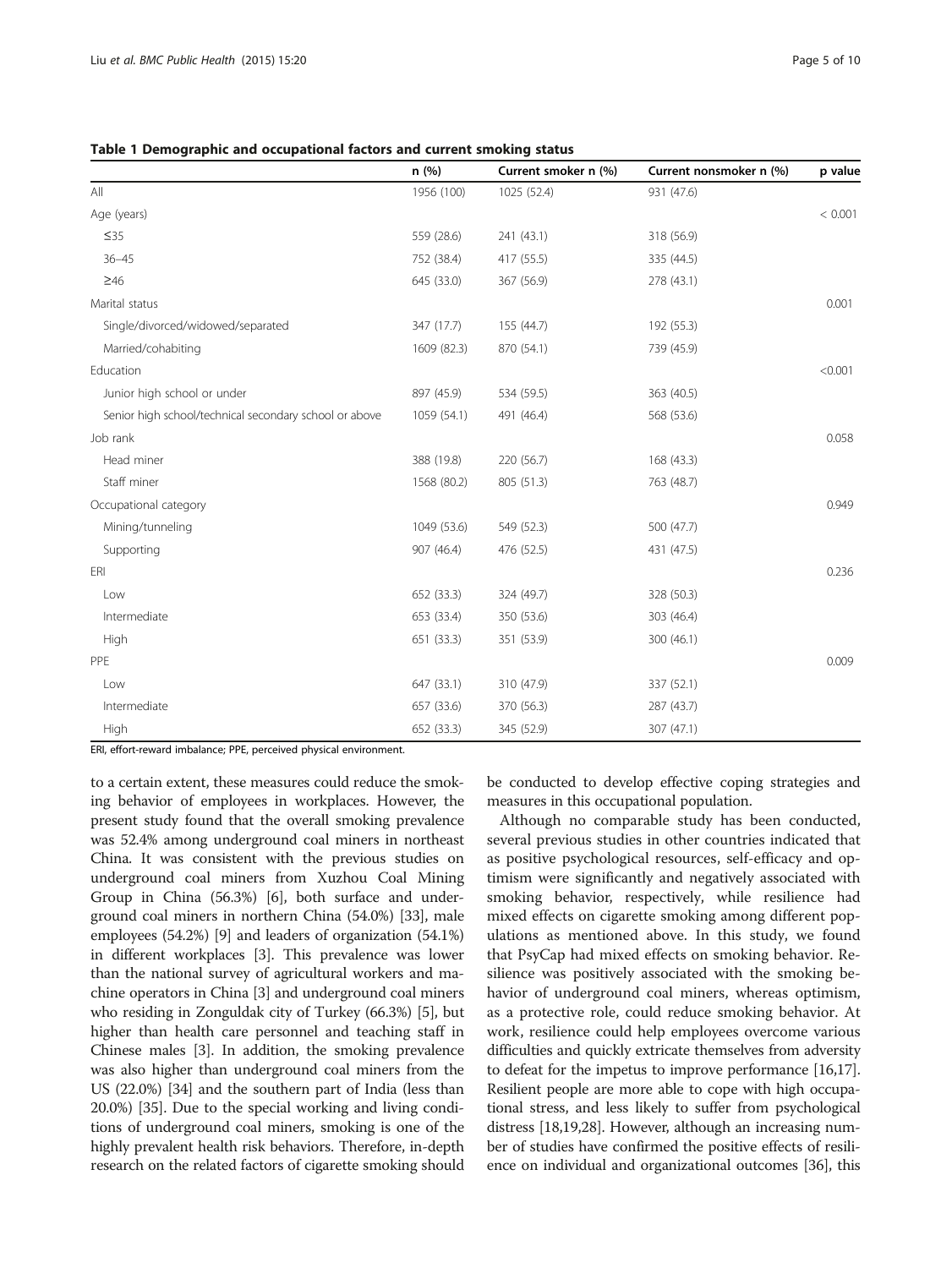|                                                        | PsyCap<br>Mean (SD) | Self-efficacy<br>Mean (SD) | Hope<br>Mean (SD) | Resilience<br>Mean (SD) | Optimism<br>Mean (SD) |
|--------------------------------------------------------|---------------------|----------------------------|-------------------|-------------------------|-----------------------|
| Smoking status                                         |                     |                            |                   |                         |                       |
| Current smoker                                         | 4.29(0.77)          | 4.28 (0.90)                | 4.27(0.86)        | 4.31(0.85)              | 4.29(0.93)            |
| Current nonsmoker                                      | 4.27(0.81)          | 4.26(0.93)                 | 4.27 (0.90)       | 4.26 (0.93)             | 4.32 (0.94)           |
| Age (years)                                            |                     |                            |                   |                         |                       |
| $\leq$ 35                                              | 4.17 $(0.80)$ **    | 4.17 $(0.96)$ **           | $4.18(0.90)$ **   | $4.18(0.90)$ **         | $4.15(0.98)$ **       |
| $36 - 45$                                              | 4.36 (0.76)         | 4.36(0.85)                 | 4.33(0.86)        | 4.36 (0.88)             | 4.40 (0.89)           |
| $\geq 46$                                              | 4.29 (0.79)         | 4.25(0.94)                 | 4.28 (0.88)       | 4.30 (0.88)             | 4.34(0.93)            |
| Marital status                                         |                     |                            |                   |                         |                       |
| Single/Divorced/Widowed/Separated                      | 4.20 $(0.80)$ *     | 4.20 (0.95)                | 4.22 (0.90)       | 4.19 (0.88)*            | 4.20 $(0.95)^*$       |
| Married/Cohabiting                                     | 4.29 (0.78)         | 4.29 (0.90)                | 4.28 (0.88)       | 4.31 (0.89)             | 4.33(0.93)            |
| Education                                              |                     |                            |                   |                         |                       |
| Junior high school or under                            | 4.26 (0.74)         | 4.24(0.87)                 | 4.25(0.83)        | 4.27(0.84)              | 4.29 (0.90)           |
| Senior high school/Technical secondary school or above | 4.30 (0.82)         | 4.30 (0.95)                | 4.29 (0.92)       | 4.30 (0.93)             | 4.32 (0.96)           |
| Job rank                                               |                     |                            |                   |                         |                       |
| Head miner                                             | 4.40 (0.80)         | 4.37(0.91)                 | 4.39(0.86)        | 4.41 (0.89)             | 4.45(0.91)            |
| Staff miner                                            | 4.25 $(0.78)$ **    | 4.25 $(0.91)$ *            | 4.24 $(0.88)$ **  | 4.26 (0.89)**           | 4.27 $(0.94)$ **      |
| Occupational category                                  |                     |                            |                   |                         |                       |
| Mining/Tunneling                                       | 4.24 $(0.81)$ **    | 4.21 $(0.94)$ **           | 4.24(0.90)        | 4.24 $(0.90)$ *         | 4.26 $(0.96)$ *       |
| Supporting                                             | 4.34 (0.76)         | 4.34 (0.88)                | 4.31(0.84)        | 4.34(0.87)              | 4.36 (0.90)           |
| <b>FRI</b>                                             |                     |                            |                   |                         |                       |
| Low                                                    | 4.47 (0.76)         | 4.43 (0.86)                | 4.47 (0.84)       | 4.45 (0.85)             | 4.52 (0.88)           |
| Intermediate                                           | 4.31 (0.76)         | 4.30 (0.91)                | 4.29 (0.85)       | 4.31 (0.85)             | 4.36 (0.87)           |
| High                                                   | 4.07 (0.80)**       | 4.08 $(0.94)$ **           | 4.04 $(0.89)$ **  | $4.11(0.93)$ **         | 4.04 $(0.99)$ **      |
| PPE                                                    |                     |                            |                   |                         |                       |
| Low                                                    | 4.31 (0.76)         | 4.27 (0.88)                | 4.32(0.86)        | 4.31 (0.86)             | 4.36 (0.89)           |
| Intermediate                                           | 4.28 (0.75)         | 4.26(0.85)                 | 4.27(0.84)        | 4.28(0.85)              | 4.31 (0.90)           |
| High                                                   | 4.26(0.85)          | 4.29 (1.00)                | 4.23(0.94)        | 4.28 (0.95)             | 4.25 (1.00)           |

<span id="page-5-0"></span>

PsyCap, psychological capital; SD, standard deviation; ERI, effort-reward imbalance; PPE, perceived physical environment.

 $*$ p < 0.05,  $**$ p < 0.01.

study found that resilience could contribute to the cigarette smoking among underground coal miners. One reason for this is probably because that in response to competitive pressures and challenges at work, employees with high resilience are more likely to smoke cigarettes due to the physiological and psychological benefits of tobacco use that is often used as a way of coping with various stresses. According to the concept of PsyCap, resilience is designed to measure employees' psychological and behavioral responses to stress and adversity at work. The results of previous studies indicated that as one of the components of resilience, social competition could contribute to adolescent smoking [\[25,26](#page-8-0)]. Moreover, according to Chinese culture, smoking is perceived as an important component of social activity and a way of interpersonal communication [\[37](#page-9-0)]. Improving communication with others is a way to improve the resilience which might partly explain the relationship between resilience and smoking [\[38\]](#page-9-0). Accordingly, this finding prompted us to concern more about the various behavioral changes of employees, especially stress-related health risk behaviors, when some effective measures are implemented to develop their resilience in order to obtain its positive effects. If necessary, employees should be given powerful organizational or social supports to reduce the prevalence of health risk behaviors. Fortunately, consistent with many previous studies [\[27\]](#page-8-0), optimism is a protective factor of smoking behavior in this study. Optimistic employees are less distressed by occupational stressors and often perceive less stress, and most of them will facilitate positive behavior lifestyles conducive to their health. Investment in optimism development will thus have a dual role in organizational behavior outcomes and personal healthrelated behaviors. For example, in a sample of workers in manufacturing sector, the level of optimism was raised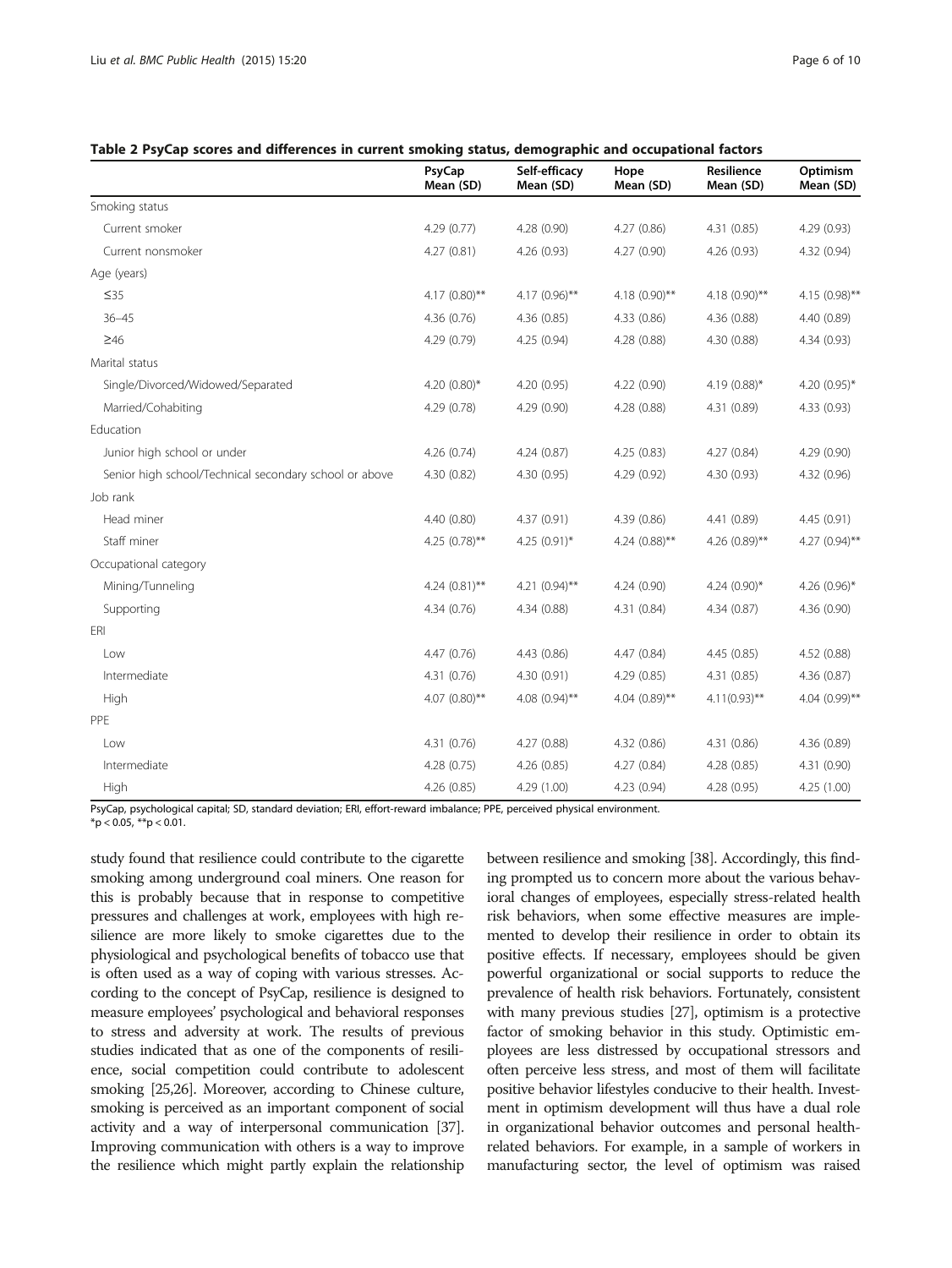## <span id="page-6-0"></span>Table 3 Multivariate logistic regression results predicting current smoking

|                                                                                           | Model 1<br>OR (95% CI) | Model 2<br>OR (95% CI) | Model 3<br>OR (95% CI) | Model 4<br>OR (95% CI) |
|-------------------------------------------------------------------------------------------|------------------------|------------------------|------------------------|------------------------|
| Age (years)                                                                               |                        |                        |                        |                        |
| $\leq$ 35                                                                                 |                        |                        | $\mathbf{1}$           | 1                      |
| $36 - 45$                                                                                 |                        |                        | 1.27 (0.97-1.66)       | 1.29 (0.99-1.69)       |
| $\geq 46$                                                                                 |                        |                        | 1.26 (0.95-1.69)       | 1.29 (0.97-1.73)       |
| Marital status                                                                            |                        |                        |                        |                        |
| Single/Divorced/Widowed/Separated vs. Married/Cohabiting                                  |                        |                        | $0.92$ $(0.71 - 1.20)$ | 0.95 (0.73-1.24)       |
| Education                                                                                 |                        |                        |                        |                        |
| Junior high school or under vs. Senior high school/Technical<br>secondary school or above |                        |                        | 1.53 (1.23-1.89)       | 1.54 (1.24-1.91)       |
| Job rank                                                                                  |                        |                        |                        |                        |
| Staff miner vs. Head miner                                                                |                        |                        | $0.83$ (0.66-1.04)     | $0.83$ (0.66-1.04)     |
| Occupational category                                                                     |                        |                        |                        |                        |
| Mining/Tunneling vs. Supporting                                                           |                        |                        | $0.93(0.77-1.12)$      | 0.93 (0.77-1.12)       |
| ERI                                                                                       |                        |                        |                        |                        |
| Low                                                                                       |                        |                        | $\mathbf{1}$           | $\mathbf{1}$           |
| Intermediate                                                                              |                        |                        | 1.13 (0.90-1.41)       | 1.12 (0.90-1.40)       |
| High                                                                                      |                        |                        | 1.11 (0.88-1.40)       | 1.10 (0.87-1.40)       |
| PPE                                                                                       |                        |                        |                        |                        |
| Low                                                                                       |                        |                        | $\mathbf{1}$           | $\mathbf{1}$           |
| Intermediate                                                                              |                        |                        | $1.39(1.11-1.75)$      | 1.39 (1.11-1.74)       |
| High                                                                                      |                        |                        | 1.22 (0.97-1.54)       | 1.21 (0.95-1.53)       |
| PsyCap                                                                                    |                        |                        |                        |                        |
| Low                                                                                       | 1                      |                        | $\mathbf{1}$           |                        |
| Intermediate                                                                              | 1.13 (0.91-1.40)       |                        | 1.12 (0.90-1.40)       |                        |
| High                                                                                      | $1.01(0.81 - 1.25)$    |                        | $1.00(0.79-1.25)$      |                        |
| Self-efficacy                                                                             |                        |                        |                        |                        |
| Low                                                                                       |                        | 1                      |                        | $\mathbf{1}$           |
| Intermediate                                                                              |                        | 1.13 (0.88-1.45)       |                        | 1.12 (0.87-1.45)       |
| High                                                                                      |                        | $0.97(0.71-1.31)$      |                        | 0.99 (0.72-1.35)       |
| Hope                                                                                      |                        |                        |                        |                        |
| Low                                                                                       |                        | 1                      |                        | 1                      |
| Intermediate                                                                              |                        | 1.20 (0.92-1.55)       |                        | 1.23 (0.94-1.61)       |
| High                                                                                      |                        | 0.91 (0.65-1.27)       |                        | $0.90(0.64-1.27)$      |
| Resilience                                                                                |                        |                        |                        |                        |
| Low                                                                                       |                        | $\mathbf{1}$           |                        | $\mathbf{1}$           |
| Intermediate                                                                              |                        | 1.31 (1.01-1.71)       |                        | 1.30 (0.99-1.70)       |
| High                                                                                      |                        | 1.61 (1.16-2.23)       |                        | 1.58 (1.13-2.20)       |
| Optimism                                                                                  |                        |                        |                        |                        |
| Low                                                                                       |                        | $\mathbf{1}$           |                        | $\mathbf{1}$           |
| Intermediate                                                                              |                        | $0.81$ $(0.63 - 1.05)$ |                        | $0.79(0.61-1.03)$      |
| High                                                                                      |                        | 0.70 (0.52-0.93)       |                        | 0.69 (0.51-0.92)       |
| -2 Log likelihood                                                                         | 2705.56                | 2687.44                | 2650.21                | 2631.63                |

PsyCap, psychological capital; OR, odds ratio; CI, confidence intervals; ERI, effort-reward imbalance; PPE, perceived physical environment.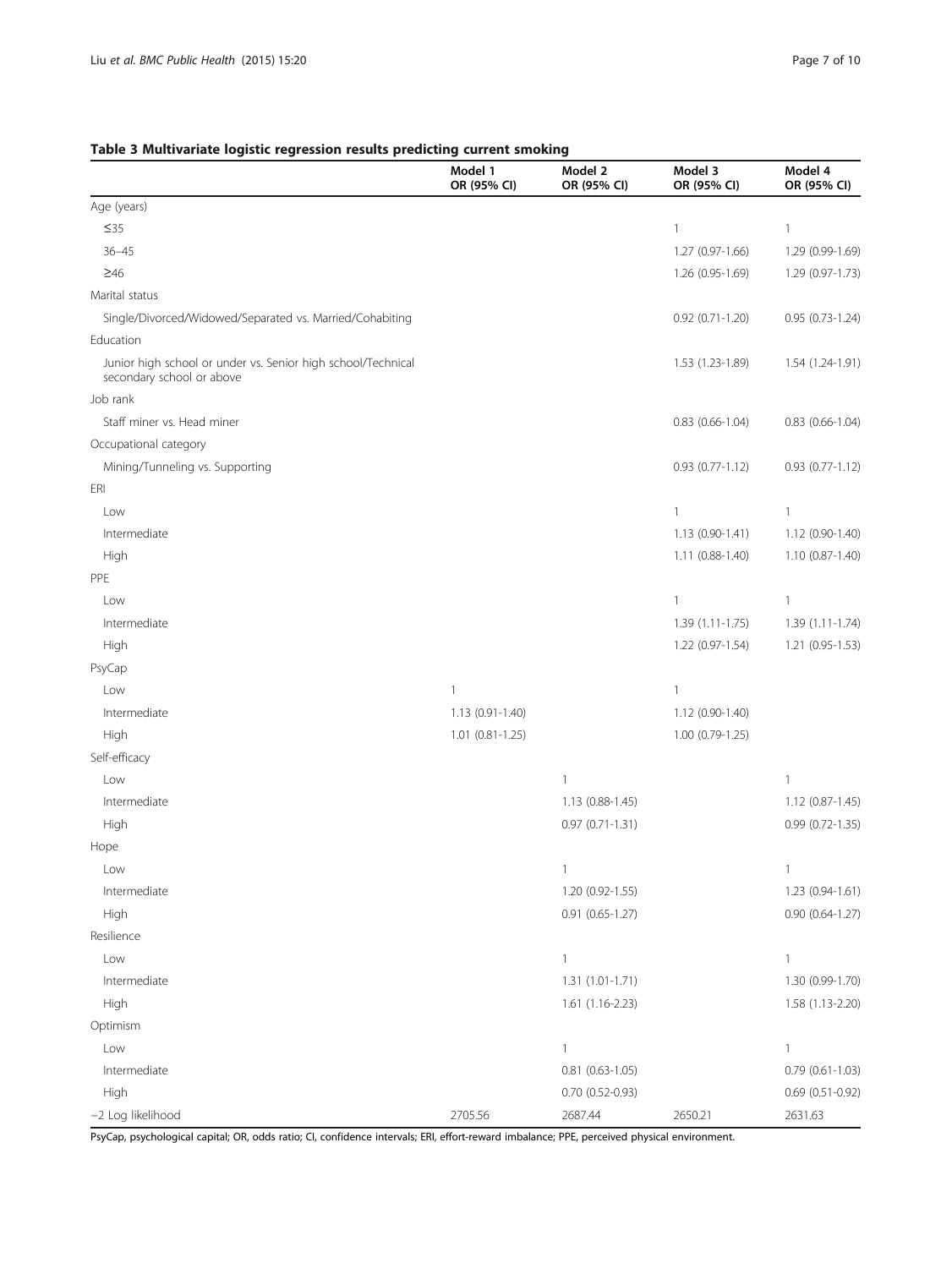through development of an optimism subculture and implementation of a goal setting process [\[39](#page-9-0)]. However, selfefficacy and hope had no significant impacts on cigarette smoking in the current study. One possible reason could be that the associations of self-efficacy and hope with mental health problems (e.g., depressive symptoms) were weak or not significant compared with that of resilience and optimism among occupational populations [\[28](#page-8-0)]. This suggests that the positive effects of self-efficacy and hope on relieving mental health problems could be limited in workplaces, although these mental health issues are important factors contributing to smoking. In addition, due to the opposite effects of resilience and optimism, the integrated effect of PsyCap on cigarette smoking was not significant.

In the univariate analysis of this study, married/cohabiting miners reported significantly higher current smoking compared with those in other marital status. Taking positive psychological variables into account, it was found that married/cohabiting miners showed significantly higher levels of resilience and optimism. As a result, no significant relationship between marital status and current smoking in multivariate analysis is probably due to the opposite effects of resilience and optimism on smoking. This result suggests that significant changes in the levels of resilience and optimism might be a potential mechanism for clarifying the link between marital status and smoking. Similarly, the relationship between age and smoking might also be influenced by significant differences in resilience and optimism levels. In addition, education had a significant impact on smoking behavior. Low education level was a vital risk factor of smoking among underground coal miners, which was consistent with other studies [[40](#page-9-0),[41](#page-9-0)]. The miners with lower education level had higher prevalence of cigarette smoking than those with higher education level in this study. People with higher education level might have higher awareness of the serious harms of tobacco use and stronger responsibility for their own health and safety compared with those with lower level of education, which would promote the development and persistence of health and safety-related behaviors.

ERI had no effect on cigarette smoking in the current study. The results of several previous studies on the associations between ERI and smoking were inconsistent. A cross-sectional study of 179 middle-aged male middlemanagers in a large car-producing enterprise showed that ERI was associated with cigarette smoking [\[42](#page-9-0)], whereas the other two studies found that ERI was not related to smoking in men, but there were significant associations in women [[10](#page-8-0),[43](#page-9-0)]. Potential reason for this inconsistency might be because occupation and sample size differences in many earlier studies possibly decreased the likelihood of detecting significant associations. For many underground coal miners, the main motivation for mining is

relatively higher income. As an important part of work reward, high income level tends to reduce the ERI level of our sample. In addition, ERI had significant negative impacts on the levels of PsyCap and the components of Psy-Cap in this study. Therefore, the potential confounding effect of ERI should been taken into account when we try to explore the effects of PsyCap and its four components on cigarette smoking. PPE was found to be slightly associated with smoking behavior. As an important source of occupational stress among underground coal miners, the high perception of physical environment could result in psychological distress [[32](#page-9-0)], which is prone to increase their smoking. Effective measures should be taken to reduce the level of PPE in this occupational population, though the improvement of external environment would probably be limited.

This is the first study to confirm the effects of PsyCap and the components of PsyCap on cigarette smoking. The findings from our study might have theoretical implication for developing some potentially effective interventions on the prevention and reduction of cigarette smoking among Chinese underground coal miners. Effective strategies and measures should be implemented among underground coal miners to improve education level and relieve PPE. Additionally, resilience should be carefully promoted despite its positive effects on individual and organizational outcomes in workplaces, given its potential contribution to smoking behavior. In view of the positive effects of optimism on both organizational and personal behaviors, managers should encourage underground coal miners to regard past failures as valuable experience, enhance their ability to find out various opportunities for success and develop a positive attribution style [\[44,45](#page-9-0)].

However, there are several limitations in this study. First, the cross-sectional design of the present study is impossible to draw causal relationships among study variables. Longitudinal studies are required to confirm these findings. Second, only the underground coal miners from a coal-mining population in northeast China were sampled in this study. However, the large sample size and high effective response rate of this study could contribute to the generalization of our findings. Third, the unique use of self-report measures might influence the associations among study variables. Some effective process control measures were carried out to reduce the common-method bias, such as protecting the anonymity of respondents and assuring respondents that there were no right or wrong answers for their opinions. Finally, more occupationally psychological and social factors (e.g., work-life interference, organizational support, social capital and job satisfaction) were not addressed in this study, which should be considered in further studies.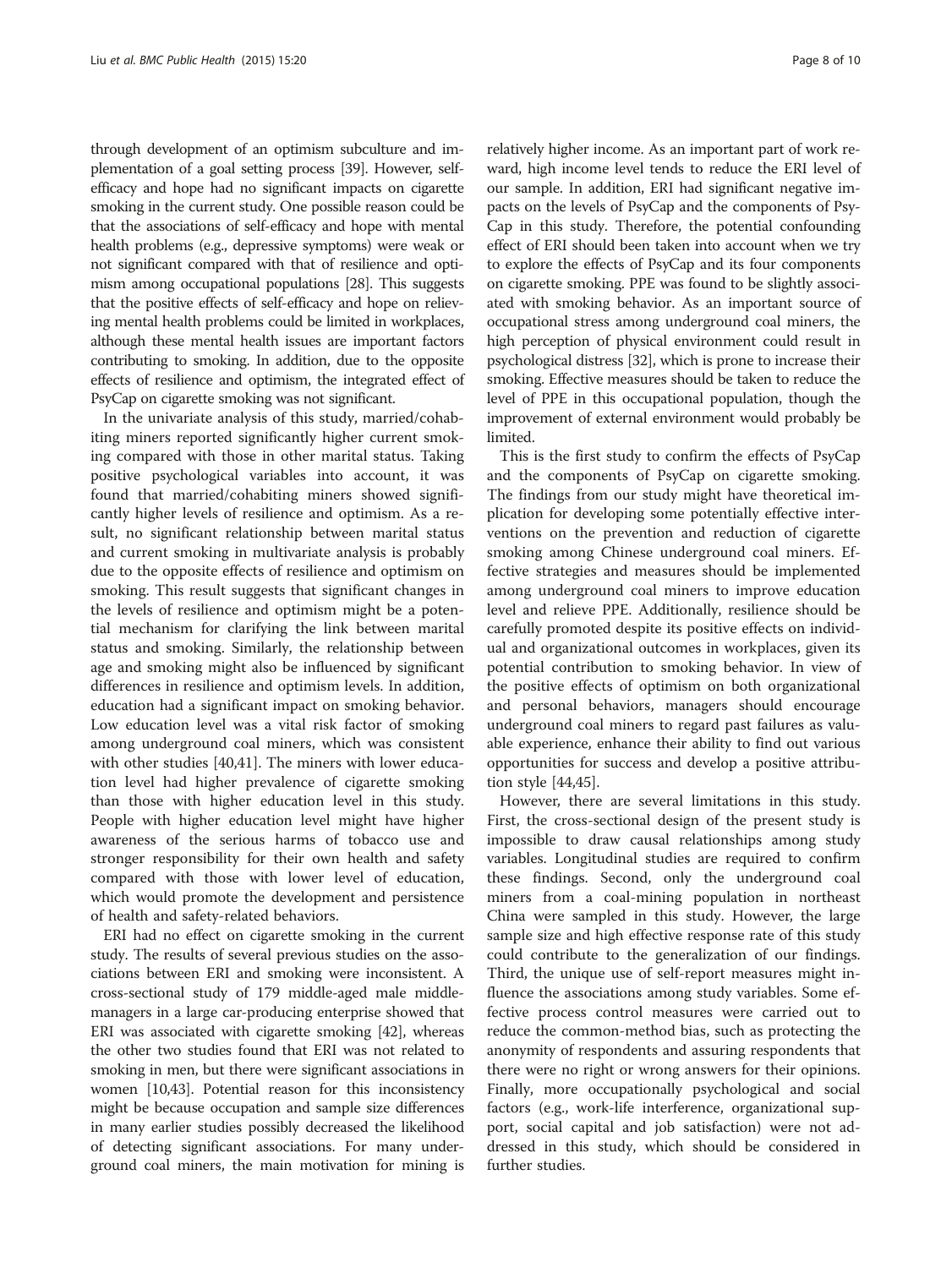## <span id="page-8-0"></span>Conclusions

More than half of the underground coal miners were current smokers, which indicated that cigarette smoking might be a common health risk behavior in this occupational population. High resilience and PPE, together with low education were the risk factors of smoking behavior, whereas high optimism was a protective factor. The integrated effect of PsyCap on smoking was not significant due to the opposite effects of resilience and optimism. Consequently, the behavioral changes of employees should be given more attention when some effective measures are implemented to develop their resilience in order to obtain its positive effects.

## Additional file

[Additional file 1:](http://www.biomedcentral.com/content/supplementary/s12889-015-1349-6-s1.doc) Population stratification and sample size in each selected coal mine, work team and work group. Description of table: The table shows population stratification and the type and the number of participants and complete responses of each sampled work group in this study.

#### Abbreviations

−2LL: −2 log likelihood; CI: Confidence intervals; ERI: Effort-reward imbalance; ORs: Odds ratios; OSI-R: Occupational stress inventory-revised edition; PPE: Perceived physical environment; PsyCap: Psychological capital; PCQ: Psychological capital questionnaire; SD: Standard deviation.

#### Competing interests

The authors declare that they have no competing interests.

#### Authors' contributions

LL designed the research, carried out data analysis and wrote the paper. LW organized the investigation and was the corresponding author of the paper. XX HW and YY provided guidance in study design, data collection and analysis, results interpreting and paper writing. All authors read and approved the final manuscript.

#### Acknowledgments

The authors would like to thank the administrators of each of the selected coal mines who helped us get written informed consent from the participants and helped us distribute the questionnaires. We also thank the underground coal miners who voluntarily participated in this study.

#### Author details

<sup>1</sup>Department of Social Medicine, School of Public Health, China Medical University, 92 North 2nd Road, Heping District, Shenyang, Liaoning 110001, PR China. <sup>2</sup>Department of Clinical Epidemiology, Library, Shengjing Hospital of China Medical University, No.36 Sanhao Street, Shenyang, Liaoning 110004, PR China.

## Received: 5 August 2014 Accepted: 5 January 2015 Published online: 21 January 2015

### References

- WHO. WHO report on The global tobacco epidemic, 2013. Enforcing bans on tobacco advertising, promotion and sponsorship. Geneva: WHO Press; 2013.
- 2. The Ministry of Health (MOH) of the People's Republic of China. China report on the health hazards of smoking. Beijing: MOH Press; 2012 (in Chinese).
- 3. Li Q, Hsia J, Yang G. Prevalence of smoking in China in 2010. N Engl J Med. 2011;364:2469–70.
- 4. Centers for Disease Control and Prevention (CDC). Current cigarette smoking prevalence among working adults-United States, 2004–2010. MMWR Morb Mortal Wkly Rep. 2011;60:1305–9.
- 5. Unalacak M, Altin R, Kart L, Tor M, Ornek T, Altunel H. Smoking prevalence, behaviour and nicotine addiction among coal workers in Zonguldak, Turkey. J Occup Health. 2004;46:289–95.
- 6. Song Z, Zhang Y, Zhang M. Analysis on occupational health status of exposure workers in 2 coal mines of Xuzhou Coal Mining Group. Occup and Health. 2013;29:3062–5.
- 7. Veiga LH, Amaral EC, Colin D, Koifman S. A retrospective mortality study of workers exposed to radon in a Brazilian underground coal mine. Radiat Environ Biophys. 2006;45:125–34.
- 8. Legleye S, Baumann M, Peretti-Watel P, Beck F, Chau N. Gender and age disparities in the associations of occupational factors with alcohol abuse and smoking in the French working population. Rev Epidemiol Sante Publique. 2011;59:223–32.
- 9. Gao J, Nehl EJ, Fu H, Jia Y, Liu X, Zheng P. Workplace social capital and smoking among Chinese male employees: a multi-level, cross-sectional study. Prev Med. 2013;57:831–6.
- 10. Kouvonen A, Kivimäki M, Virtanen M, Pentti J, Vahtera J. Work stress, smoking status, and smoking intensity: an observational study of 46,190 employees. J Epidemiol Community Health. 2005;59:63–9.
- 11. Lawrence D, Mitrou F, Zubrick SR. Non-specific psychological distress, smoking status and smoking cessation: United States National Health Interview Survey 2005. BMC Public Health. 2011;11:256.
- 12. McLean KN. Mental health and well-being in resident mine workers: out of the fly-in fly-out box. Aust J Rural Health. 2012;20:126–30.
- 13. Yao LF, Yao SF. Coping style and psychological health in coal mine workers. Zhonghua Lao Dong Wei Sheng Zhi Ye Bing Za Zhi. 2007;25:410–2 (in Chinese).
- 14. Liu FD, Pan ZQ, Liu SL, Chen L, Ma JZ, Yang ML, et al. The estimation of the number of underground coal miners and the annual dose to coal miners in China. Health Phys. 2007;93:127–32.
- 15. Yang HX, Wang XY, Song JX, Wang QL. Investigation on relationships among social support, life events and psychological health of coal mine workers. Chin Nurs Res. 2011;25:495–7 (in Chinese).
- 16. Luthans F, Avolio BJ, Avey JB, Norman SM. Positive psychological capital: measurement and relationship with performance and satisfaction. Pers Psychol. 2007;60:541–72.
- 17. Avey JB, Reichard RJ, Luthans F, Mhatre KH. Meta-analysis of the impact of positive psychological capital on employee attitudes, behaviors, and performance. Hum Resour Dev Q. 2011;22:127–52.
- 18. Avey JB, Luthans F, Jensen SM. Psychological capital: a positive resource for combating employee stress and turnover. Hum Resour Manage. 2009;48:677–93.
- 19. Wang Y, Liu L, Wang J, Wang L. Work-family conflict and burnout among Chinese doctors: the mediating role of psychological capital. J Occup Health. 2012;54:232–40.
- 20. Liu L, Pang R, Sun W, Wu M, Qu P, Lu C, et al. Functional social support, psychological capital, and depressive and anxiety symptoms among people living with HIV/AIDS employed full-time. BMC Psychiatry. 2013;13:324.
- 21. Avey JB, Luthans F, Smith RM, Palmer NF. Impact of positive psychological capital on employee well-being over time. J Occup Health Psychol. 2010;15:17–28.
- 22. Cupertino AP, Berg C, Gajewski B, Hui SK, Richter K, Catley D, et al. Change in self-efficacy, autonomous and controlled motivation predicting smoking. J Health Psychol. 2012;17:640–52.
- 23. Gwaltney CJ, Metrik J, Kahler CW, Shiffman S. Self-efficacy and smoking cessation: a meta-analysis. Psychol Addict Behav. 2009;23:56–66.
- 24. Hyde J, Hankins M, Deale A, Marteau TM. Interventions to increase selfefficacy in the context of addiction behaviours: a systematic literature review. J Health Psychol. 2008;13:607–23.
- 25. Veselska Z, Geckova AM, Orosova O, Gajdosova B, van Dijk JP, Reijneveld SA. Self-esteem and resilience: the connection with risky behavior among adolescents. Addict Behav. 2009;34:287–91.
- 26. Skrove M, Romundstad P, Indredavik MS. Resilience, lifestyle and symptoms of anxiety and depression in adolescence: the Young-HUNT study. Soc Psychiatry Psychiatr Epidemiol. 2013;48:407–16.
- 27. Kelloniemi H, Ek E, Laitinen J. Optimism, dietary habits, body mass index and smoking among young Finnish adults. Appetite. 2005;45:169–76.
- 28. Liu L, Chang Y, Fu J, Wang J, Wang L. The mediating role of psychological capital on the association between occupational stress and depressive symptoms among Chinese physicians: a cross-sectional study. BMC Public Health. 2012;12:219.